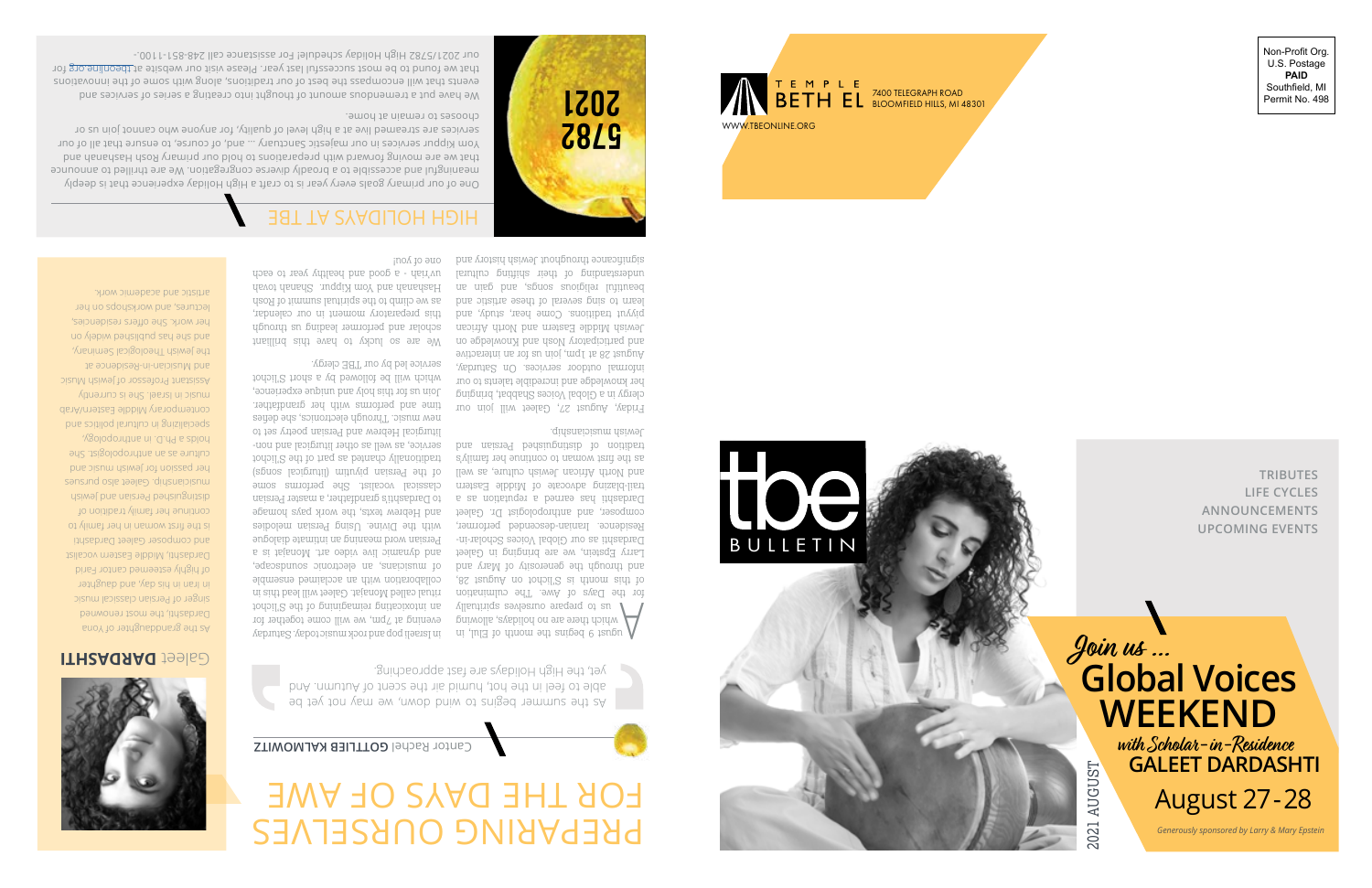## PREPARING OURSELVES FOR THE DAYS OF AWE

#### Cantor Rachel **GOTTLIEB KALMOWITZ**

As the summer begins to wind down, we may not yet be able to feel in the hot, humid air the scent of Autumn. And yet, the High Holidays are fast approaching.

 ugust 9 begins the month of Elul, in which there are no holidays, allowing us to prepare ourselves spiritually for the Days of Awe. The culmination of this month is S'lichot on August 28, and through the generosity of Mary and Larry Epstein, we are bringing in Galeet Dardashti as our Global Voices Scholar-in-Residence. Iranian-descended performer, composer, and anthropologist Dr. Galeet Dardashti has earned a reputation as a trail-blazing advocate of Middle Eastern and North African Jewish culture, as well as the first woman to continue her family's tradition of distinguished Persian and Jewish musicianship.  $\bigwedge^{\cdot}$ 

Friday, August 27, Galeet will join our clergy in a Global Voices Shabbat, bringing her knowledge and incredible talents to our informal outdoor services. On Saturday, August 28 at 1pm, join us for an interactive and participatory Nosh and Knowledge on Jewish Middle Eastern and North African piyyut traditions. Come hear, study, and learn to sing several of these artistic and beautiful religious songs, and gain an understanding of their shifting cultural significance throughout Jewish history and in Israeli pop and rock music today. Saturday evening at 7pm, we will come together for an intoxicating reimagining of the S'lichot ritual called Monajat. Galeet will lead this in collaboration with an acclaimed ensemble of musicians, an electronic soundscape, and dynamic live video art. Monajat is a Persian word meaning an intimate dialogue with the Divine. Using Persian melodies and Hebrew texts, the work pays homage to Dardashti's grandfather, a master Persian classical vocalist. She performs some of the Persian piyutim (liturgical songs) traditionally chanted as part of the S'lichot service, as well as other liturgical and nonliturgical Hebrew and Persian poetry set to new music. Through electronics, she defies time and performs with her grandfather. Join us for this holy and unique experience, which will be followed by a short S'lichot service led by our TBE clergy.

We are so lucky to have this brilliant scholar and performer leading us through this preparatory moment in our calendar, as we climb to the spiritual summit of Rosh Hashanah and Yom Kippur. Shanah tovah uv'riah - a good and healthy year to each one of you!



### Galeet **DARDASHTI**

As the granddaughter of Yona Dardashti, the most renowned singer of Persian classical music in Iran in his day, and daughter of highly esteemed cantor Farid Dardashti, Middle Eastern vocalist and composer Galeet Dardashti is the first woman in her family to continue her family tradition of distinguished Persian and Jewish musicianship. Galeet also pursues her passion for Jewish music and culture as an anthropologist. She holds a Ph.D. in anthropology, specializing in cultural politics and contemporary Middle Eastern/Arab music in Israel. She is currently Assistant Professor of Jewish Music and Musician-in-Residence at the Jewish Theological Seminary, and she has published widely on her work. She offers residencies, lectures, and workshops on her artistic and academic work.



## HIGH HOLIDAYS AT TBE

One of our primary goals every year is to craft a High Holiday experience that is deeply meaningful and accessible to a broadly diverse congregation. We are thrilled to announce that we are moving forward with preparations to hold our primary Rosh Hashanah and Yom Kippur services in our majestic Sanctuary … and, of course, to ensure that all of our services are streamed live at a high level of quality, for anyone who cannot join us or chooses to remain at home.

We have put a tremendous amount of thought into creating a series of services and events that will encompass the best of our traditions, along with some of the innovations that we found to be most successful last year. Please visit our website at theonline.org for our 2021/5782 High Holiday schedule! For assistance call 248-851-1100.-